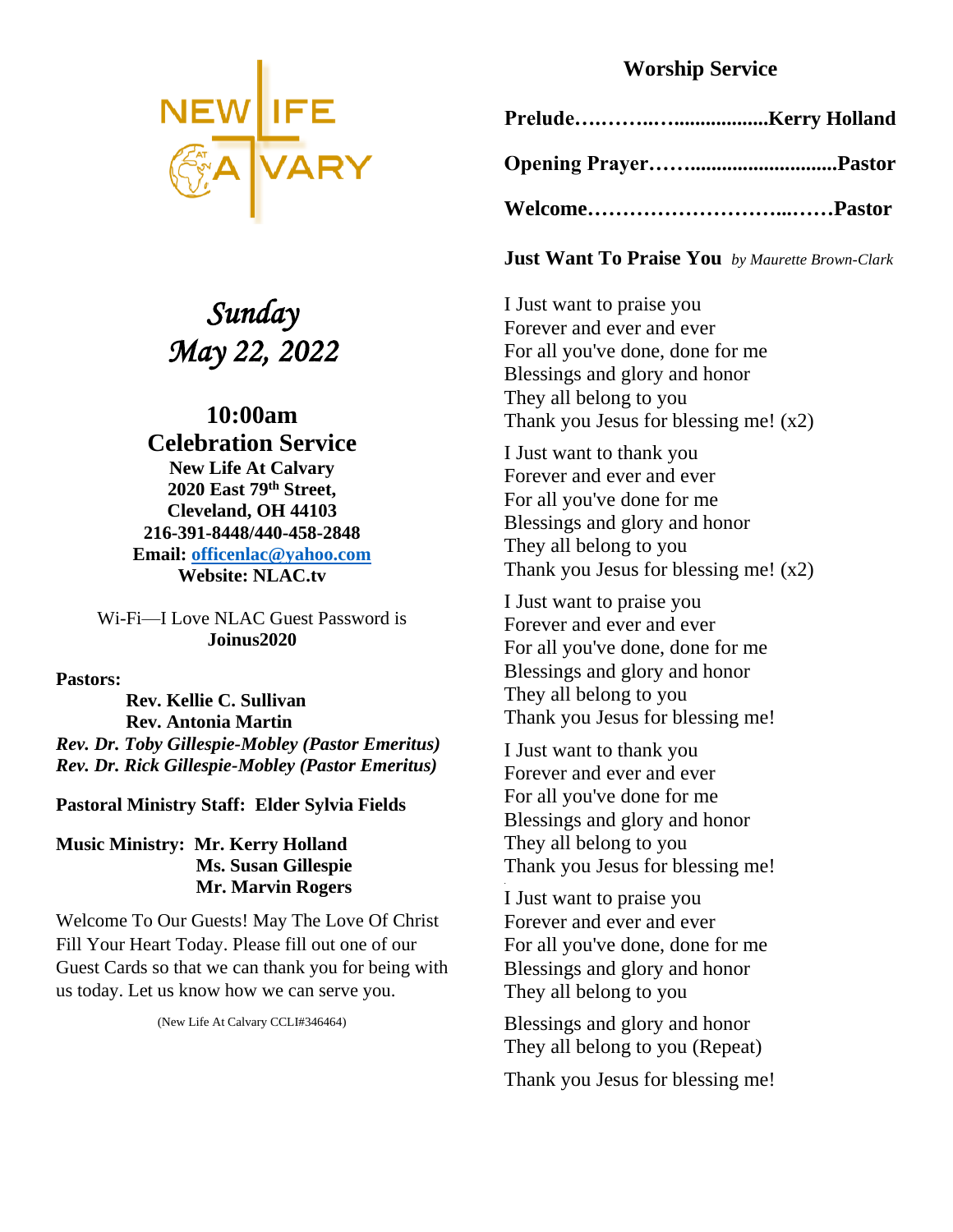# **Blessed Quietness**

Joys are flowing like a river Since the comforter has come; He abides with us forever, Makes the trusting heart His home.

Blessed quietness, Holy quietness, What assurance in my soul; On the stormy sea, Jesus speaks To me, and the billows cease to roll.

Like the rain that falls from heaven, Like the sun-light from the sky, So the Holy Spirits given, Coming on us from on high.

Blessed quietness, Holy quietness, What assurance in my soul; On the stormy sea, Jesus speaks To me, and the billows cease to roll.

What a wonderful salvation, When we always see His face, What a perfect habitation, What a quiet resting place.

Blessed quietness, Holy quietness, What assurance in my soul; On the stormy sea, Jesus speaks To me, and the billows cease to roll.

Altos) Blessed quietness, Holy quietness, (x2) Sop) Blessed quietness, Holy quietness, (x2) Tenors) Blessed quietness, Holy quietness, (x2) On the stormy sea, Jesus speaks To me, and the billows cease to roll.

# **PRAYER**

## **Church Purpose Statement**

In Response to God's love, Our purpose is to love others, Teach the Word of God, and Reach the World for Christ. Therefore, as a Covenant Partner, I will invite others to come and join me in worship. I will be a part of a small group bible fellowship to grow in Christ. I will serve in the ministry with my gifts and talents. I will do my part in faithfully giving my tithes and offerings to keep the ministry of Jesus Christ

alive in the World. I will love all those who enter our doors and accept them in our midst.

**Scriptures…..……..………..Reginald Woods**

*Old Testament: Genesis 6:5-8 New Testament: Luke 22:20-23*

**Offering…………………...….…Pastor Kellie** *Scan here if you want to give online*



**Special Music………………Kerry Holland**

*"Where He Leads Me"*

**Sermon……………..……....…Pastor Kellie** "The Great Wickedness of the Human Race"

- I. Evil vs Sin (is there a difference?)
	- a. From the beginning of human existence, we have evil hearts
	- b. If God created us, why would He give us evil hearts
	- c. The world is so bad, so corrupt, but this isn't the first time.
	- d. The World that Noah Experienced?
- II. The Wickedness in the World

*The Lord saw how great the wickedness of the human race had become on the earth, and that every inclination of the thoughts of the human heart was only evil all the time. The Lord regretted that*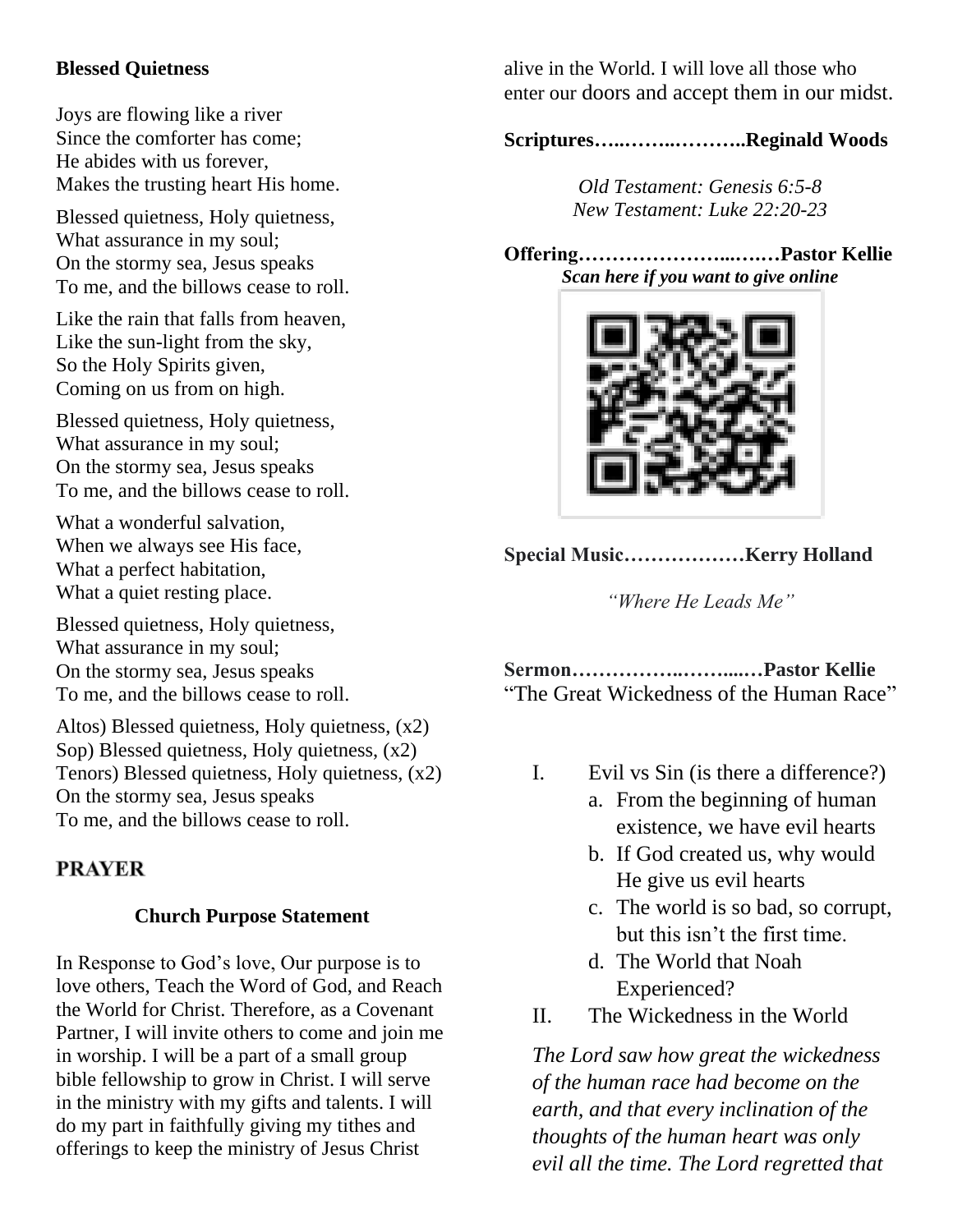*He had made human beings on the earth and His heart was deeply troubled. So, the Lord said, "I will wipe from the face of the earth the human race I have created and with them the animals, the birds and the creatures that move along the ground, for I regret that I have made them" But Noah found favor in the eyes of the Lord.* (Genesis 6:5-8)

- a. How much evil had to enter the world for God to destroy every living creature?
- b. A look at our world today…the types of evil that exist (murder, sexual sins, violence, robbery, hatred  $+++)$
- c. Some days God must look at the world ad His heart must still be deeply trouble
- III. The Agony of the Soul…The real conditions of Sin, Evil and Satan
	- a. We can't talk about sin and evil because people will say we are judging them!
	- b. How are we supposed to talk about sin, suffering, and evil?
	- c. Jesus was completely aware of human sin
	- d. Jesus knew people hated him, that they would betray him, that they were sinful

*The Son of Man will go as it has been decreed, but woe to the man who betrays him!* (Luke 22:22)

- IV. And Yet HE LOVED US!
	- a. Good counselors are great…not being walked over
	- b. Forgiveness & Love (They will know we are Christians by our love!)
- c. Wanting to give up, wanting to do what everyone else is doing
- d. The Church is being challenged in new yet old ways

*Yet you say, the way of the Lord is not just. Hear you Israelites; Is my way unjust? Is it not your ways that are unjust?* (Ezekiel 18:25)

- V. A big reason for the Word of God is preparation, understanding, knowledge, and how to
	- a. Why we come to church, have bible study, pray (to prepare)
	- b. Why we live as Christians (understanding prophecy and the world is evil)
	- c. Why we commit to this lifestyle (knowledge)
	- d. Why every day we get up and keep living as Jesus lived (Our How To)

*Consider it pure joy, my brothers, and sisters, whenever you face trials of many kinds, because you know that the testing of your faith produces perseverance. Let your perseverance finish its work so that you may be mature and complete, not lacking anything…. But when you ask, you must believe and not doubt, because the one who doubts is like a wave of the sea, blown and tossed by the wind.* (James 1:1-3 & James 1:6)

# **Revelation 19:1**

Hallelujah, salvation, and glory Honor and power unto the Lord our God

Hallelujah, salvation, and glory Honor and power unto the Lord our God

For the Lord our God is mighty Yes, the Lord our God is omnipotent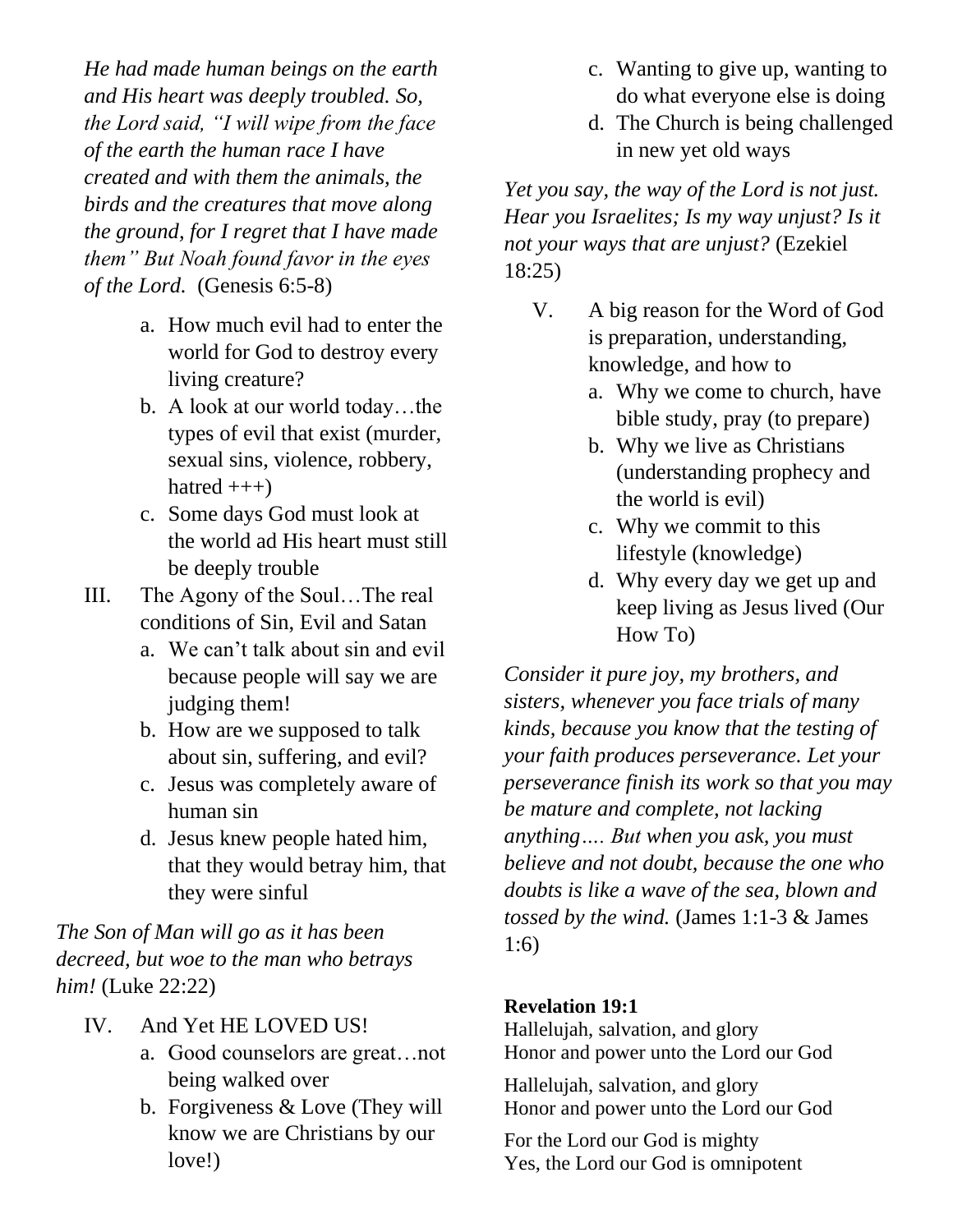The Lord our God is He is wonderful

For the Lord our God is mighty Yes, the Lord our God is omnipotent The Lord our God is He is wonderful

Hallelujah, salvation and glory Honor and power unto the Lord our God

For the Lord our God is mighty Yes, the Lord our God is omnipotent The Lord our God is He is wonderful

For the Lord our God is mighty Yes, the Lord our God is omnipotent The Lord our God is He is wonderful

(2X) ALTO: All praises be to the King of Kings And the Lord our God He is wonderful

(2X) SOPRANO: Hallelujah Hallelujah, Hallelujah, Hallelujah, Hallelujah Hallelujah, He is wonderful

(2X) TENOR: Hallelujah, salvation and glory Honor and power He is wonderful (All together)

He is won  $(x2)$ He is won-der-ful,

**Good News…………………………….Pastor**

**Benediction………….…………………Pastor**

**WELCOME!** To our visitors, friends, members and supporters: a warm greeting and God's Blessings are extended to you. **VISITORS**, if you are passing through, we pray that your journey may be safe. If you live in the community, do worship with us again and share in the mission and ministry of this congregation. **Here's your opportunity to help us grow. Please take a card out of the pew slots and pass out as you are out and about in the community.** If you need further information, call us at (216) 391-8448 / (440) 458-2848. Thanks for coming to worship with us, and please come again!

#### **Special Offerings**

1 st Sunday – Deacon's Offerings 2<sup>nd</sup> Sunday – Prison Ministry 3<sup>rd</sup> Sunday – Rotolu Orphanage Nigeria 4<sup>th</sup> Sunday – Two Cents A Meal 5<sup>th</sup> Sunday – Above & Beyond

#### **Scripture Readers:**

May 1st – Andrea Billups May 8<sup>th</sup> – Ruby Turner May  $15^{\text{th}}$  – Ella Thomas  $May 22<sup>nd</sup> – Regional Woods$ May 30<sup>th</sup> – Jessica Zullo

#### **Birthdays the Week of May 22nd**

Vivian Smith  $25<sup>th</sup>$ Jessica Zullo 25<sup>th</sup> Derrick Hanning 28<sup>th</sup> LaDonna Jessup 28<sup>th</sup>

# GIVING OPTIONS

#### **Did You Know There Are 8 Different Ways for You To Give Financially For The Work Of Christ At New Life At Calvary?**

1. You can set up an account online at and have your offering sent directly to the church's bank account. You can designate which accounts to give to. You can also set up an automatic deduction from your account and give one time, weekly, bi-weekly, monthly, or yearly and not have to worry about falling behind on your giving. You can use a bank account, debit card, or credit card to do this. Once signed in, you will be taken to a secured site. Click on the Donations and Offerings above to do this.

2. If you have Cash App you can send your offering to \$2NLAC Phone # 216-854-4853.

3. You can **give cash, checks, or money orders during the regular worship** service. Or drop it off at the church.

4. You can **have us set up an account for you in the office** and we can automatically have your offering sent to your church's bank account on whatever basis you want. It can be one time, weekly, bi-weekly, monthly, or yearly. You can use a bank account, a debit card, or a credit card to do this.

5. You can do your **online banking** and set up the church as one of your bill payments. The bank will mail the church your check automatically as often as you want it to be sent, weekly, bi-weekly or monthly. You need a checking account or savings account to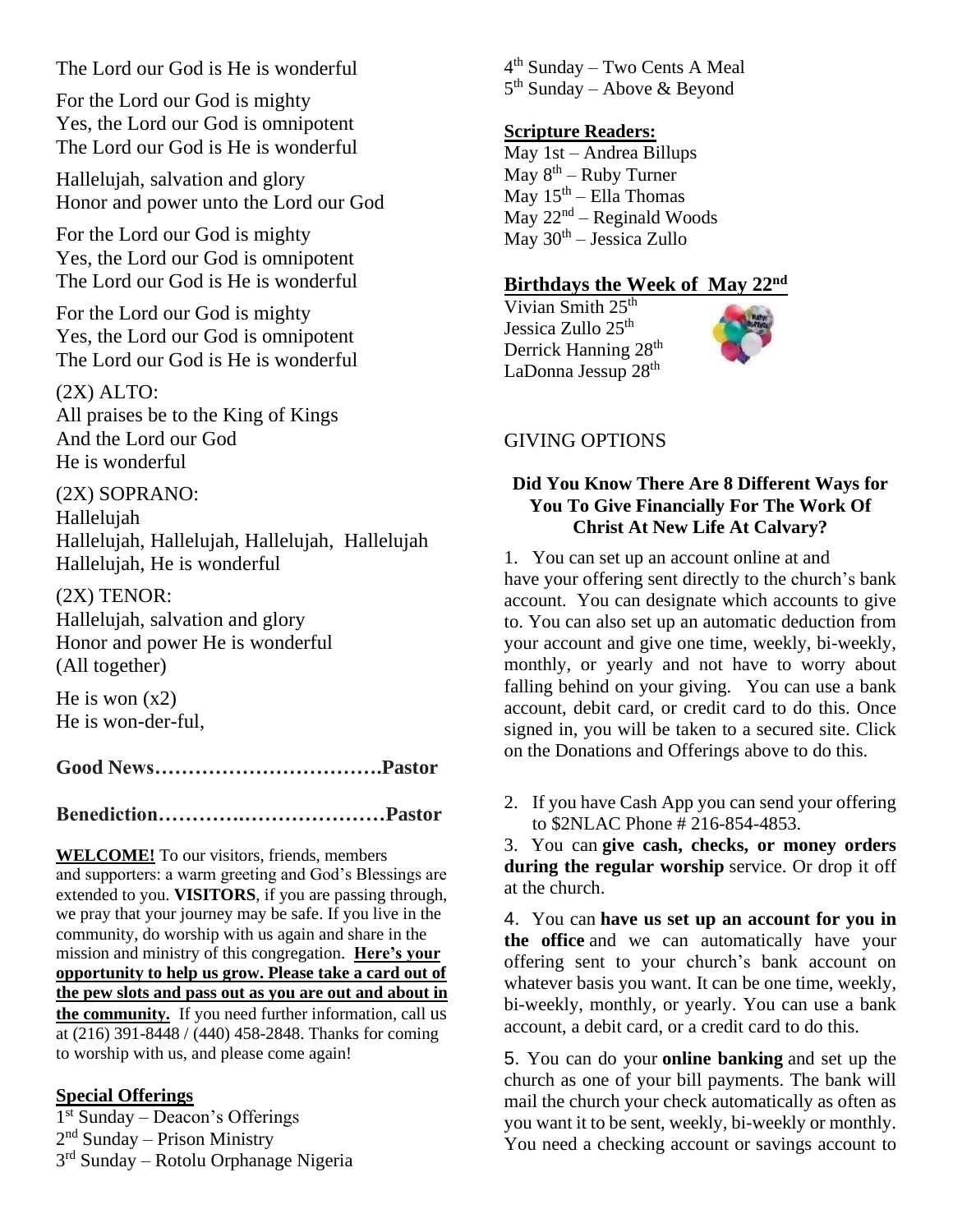do this and do online banking. The mailing address is 2020 E. 79th Street, Cleveland, OH 44103

6. You can **mail in your offering** through the mail at New Life At Calvary, 2020 E. 79th Street, Cleveland, OH 44103.

\*We encourage you to only use your credit card when you are paying for items at the church such as tickets or t shirts. Never place a large offering on a credit card.

\*\* Your offering goes the furthest when you either place it directly in the offering plate or when you have your bank mail your offering to the church under the online bill pay plan.

# **Announcements**

Condolences to the family of Maurice Bickerstaff. Maurice is the cousin of Jasmine, Jada, and Gerome Banes, family of Gail H. Banes. Maurice passed Sunday May 15, 2022. His public viewing will be held on Monday May 23, 2022, 5:00 pm to 7:00 pm. Gaines Funeral Home 5386 Lee Road, Maple Heights, OH 44137. Home Going services will be held on Tuesday May 24, 2022, 10:00 am Wake and 10:30 am Service.

Thank you to all that helped with the Home Going Celebration for Juanita Thomas's son, Matthew Smith, III. Please continue to pray for the family.

Women's Association Meeting today after worship service in the chapel.

The Men's Association Meeting today after worship in the Zoom Room.

Jackson Family with NLAC Youth Group Community Meal Monday, May 23rd at 5pm. Youth arrive at 4:00 pm to help set up.

NLAC Community Meal May 24<sup>th</sup> at 5:00pm. Volunteers please arrive around 4:30pm.

Deacons Meeting Thursday, May 26<sup>th</sup> at 6:30pm.

The nursery is available for ages 5 years and younger.

Congratulations to **Samantha Mobley, Pastor Emeritus Toby Gillespie Mobley, Pastor Emeritus Pastor Rick Gillespie-Mobley**, on Samantha's successful win in Charlotte, North Carolina as Judge for Seat 19, District 26. She will now run unopposed in the November Primary. Samantha, Pastor Toby, and Pastor Rick, send their thanks, gratitude, and appreciation for all that helped in her campaign. We also thank God for all the youth and chaperones that attended the trip. Thank you for your hard work. We praise God for His travel mercy.

Congratulations to **Ja'Vae Williams-Hunt and Joy Williams** on receiving the Helping Hands Award, presented by the ADAMHS Board of Cuyahoga County.

Jennie Brown has returned home from the hospital. We thank God for her recovery.

Eloise Payne is back in the hospital please continue to pray for Eloise and her sister, Bessie.

Prayers are requested for **Patricia Rouse**. Patricia was attacked in her apartment elevator. She had to go to the emergency room and sustained quite a few bruises and a serious black eye. Please pray for Pat, her mother Mary James, and the entire family.

**Youth Church** is planning on coming back. Planning meeting Today, Sunday May 22, 2022, in the Fellowship Hall.

**Marriage Sensation** online Sundays at 5:00pm.

Join us August 5-6, 2022, for the Live Stage Production of **"DAVID"** in Lancaster, PA. Speak to Laureen Beach. A detail informational packet is in the foyer.

**Adult Sunday** School every Sunday at 9:00am: Zoom Info: 843-3111-4788 / Password: 2020 Call: 1-312-626-6799

#### **Youth Zoom Classes on Mondays:**

**2-5 years** (6:00-6:30pm): **6-8 years** (6:30-7:30pm) **9-12 years** (7:30-8:30pm): **13-17** years (8:30- 9:30pm.) Contact Pastor Kellie for Zoom Meeting ID: 832 7903 1773 PC: 092683 (5 weeks)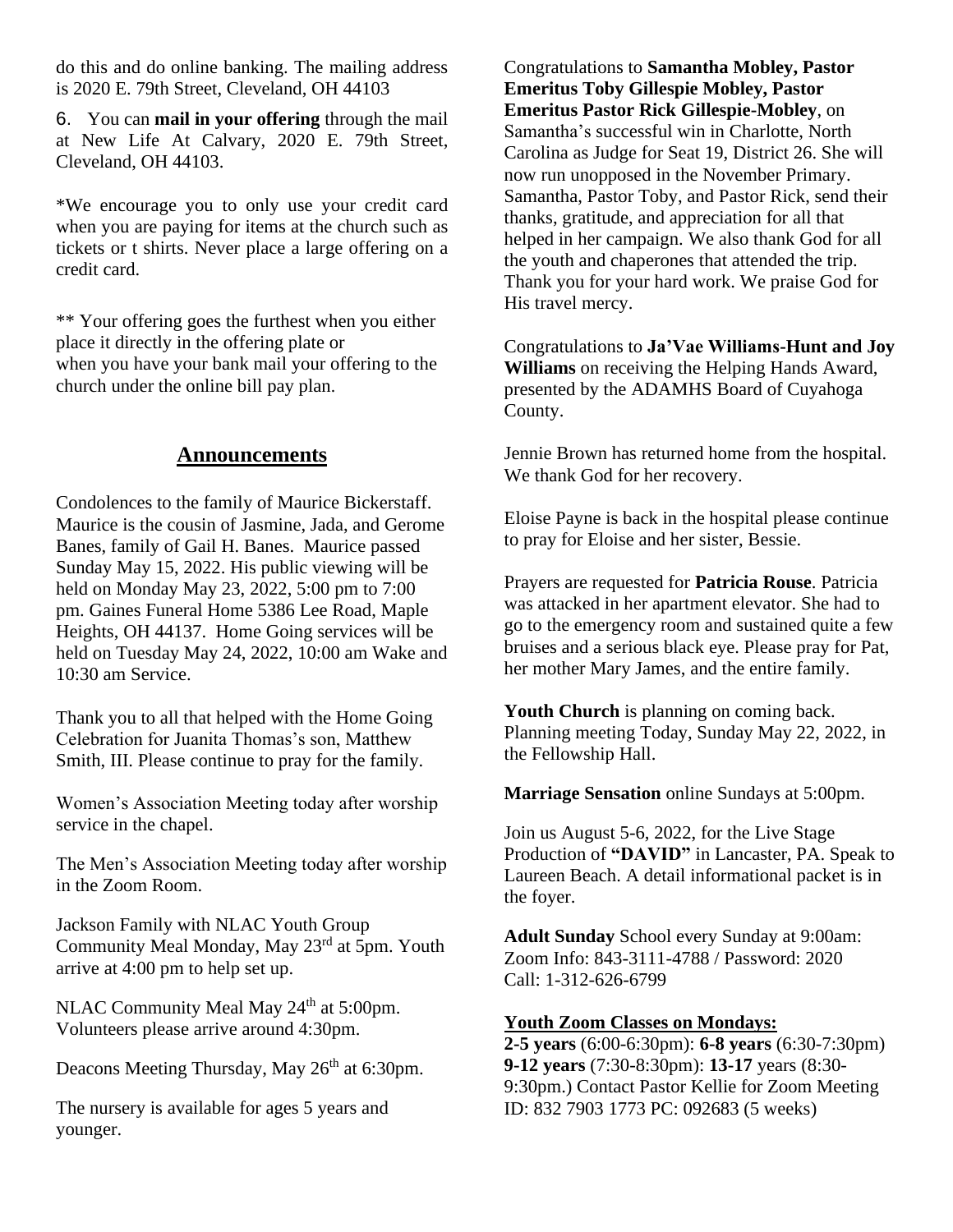#### **Life Connect Classes continue this week :**

#### **Monday 6:00 pm** (Adult Class)

Teachers: Marvin Rogers and Andrea Billups Zoom Meeting 891-1091-7393/2020 Zoom Call In 1-312-626-6799 891-1091-7393 # # 2020#

#### **2 nd Tuesday 7:30pm (Women) Monthly**

Teacher: Helen Britt (Women with a Heart Bent Toward God) Zoom Meeting 879-0241-3084/2020

## **Tuesday 7:30 pm** (Adult Class)

Teacher: Pastor Antonia Zoom Meeting 829-8003-5837/2020 Zoom Call In 1-312-626-6799 829-8003-5837 # # 2020#

## **Tuesday 6-7pm. (GriefShare)**

Pastor Antonia/Pastor Kellie Zoom Meeting 829-8003-5837/2020 Zoom Call In 1-312-626-6799 829-8003-5837 # # 2020#

#### **Wednesday 7:30 pm** (Adult Class) Sylvia Fields – **(God Frees and Redeems)**

Zoom Meeting 865-9998-5439/12345 Zoom Call In 1-301-715-8592 ID: 865-9998-5439 PW: 12345

#### **Wednesdays 7:30 pm** (Adult Class) Teachers: Reginald Woods **Fellowship Hall (The Gospel of John) Lessons are available here at the church also on the church APP**

## **Wednesday 7:00 pm (**Adult Class)

Teachers: Pastor Toby Emeritus **(On Break)** Zoom Meeting 334-158-729/2020 Zoom Call In 1-312-626-6799 334-158-729 # # 2020#

#### **Sick & Recuperating Shut In**

**Betty Atkins** (12010 Lencrave Clev, OH 44105) **Elijah Bizzell** (3055 East 73rd St. Clev., OH 44104) **Jennie Brown** (1783 East 227<sup>th</sup> St, Euclid, OH 44117 216.785.9295) **Stanette (Brown) Israel** (19205 Lanbury Ave, Warrensville, OH 44122) 216-798-6223 cell: 216.941.5211) **Bessie Bryant (**Jennings Rehab Center, 10204 Granger Rd, Rm 115 Garfield Hts 44125) **Minnie Doaty** (12005 Ablewhite Ave, Clev., OH 44108)

**Natalie Franklin** (daughter of Julie Wright cards only) 6615 Kennedy Ave, Cincinnati, OH 45213 **Glynn Jackson** (13717 Southview Clev., OH 44120) **Kent Kelton** (9308 Empire, Cleveland, OH 44108) **Brenda Lyle** (Woodside Senior Living 19455 Rockside Rd #332, Bedford, OH 44146 440.449.8666) **Margaret Mallory** (7829 Euclid Ave #809, Clev, OH 44103) **Georgia Naylor** (661 East 103rd St #301 Clev., OH 44108 216.451.6057) **Elosie Payne** (Jennings Rehab Center, 10204 Granger Road, Rm 110 Garfield Hts 44125) **Fannie Ruffin** (8164 Dartmoor Rd, Mentor, OH 44060) **Brenda White** (West Park Commons 4106 Rocky River Dr, Apt 207, Clev., OH 44135 216-377-7314) **Janet Williams** (10516 Elgin Ave., Clev., OH 44108)

#### **The white pillar candle in the chancel is a reminder for us to pray for the safety of all the men and women serving in the military. It reminds us to pray for peace in our land and all lands.**

**You can check your attendance online** by sending us a chat on the webpage, make a comment on the Facebook page, send a text saying present with your name(s) at 216-338-5118 or clicking of the bar at the top of the app page, choosing About Links, clicking on the Guest/Prayer card and filling it out. This helps us to know who a part of the worship service is and who we need to make sure we are checking in on.

If you download our church app from either the App Store or Google Play Store, you can 1) give your offering through the App, 2) fill out a Guest Information Card, 3) contact us with a prayer request, or 4) go to the church website. One you have the app touch it on your phone, touch the three lines in front of New Life At Calvary. Touch "About & Links". Touch and push the phone screen upwards to choose the action you want to do. Once the page comes up, touch the side of the screen, and push upwards and fill out the information. Don't forget to push submit for guests and for messages or prayer requests. You can still watch recorded services, bulletins, life-sharing lessons and sermons as before with the app.

#### New Life At Calvary

Join us on our social media pages Facebook: New Life At Calvary Facebook: Newlife At Calvary Instagram: NLAC Twitter: @2NLAC Tic Tok: Newlifeatcalvary You Tube: New Life At Calvary

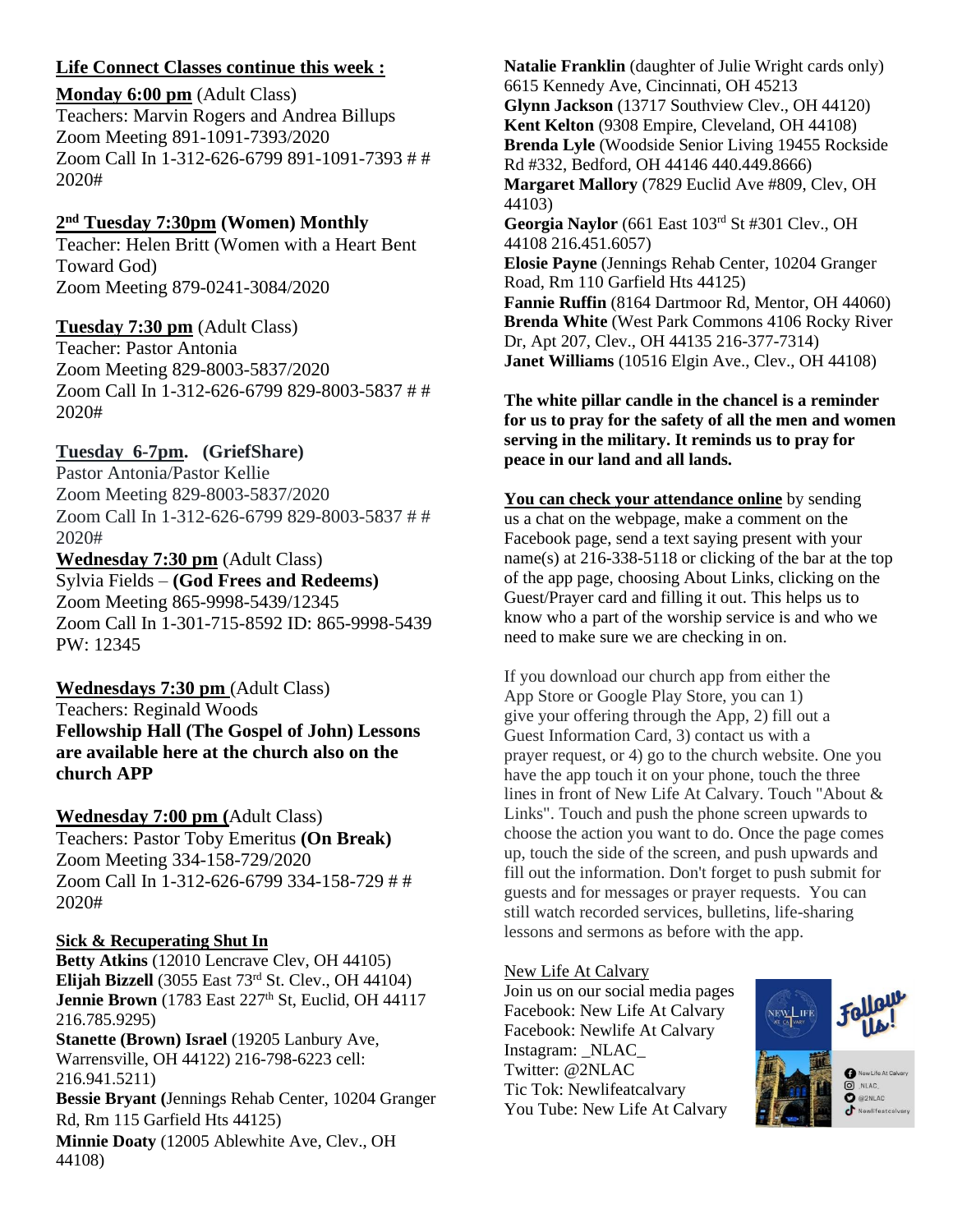#### May 20, 2022

#### Praise God New Life At Calvary:

We thank God for His faithfulness to all of us. We are writing this letter to share that we have had a small set back. As many of you may know we have been working on the building issues for a while. We have known that we have had a leak in the Gym, in the Fellowship Hall, in the upstairs classroom, in the Pastor's Office bathroom, and in the Sanctuary. We have had several contractors out to help us understand the source of the problems and to provide quotes for getting the roof issues fixed. The Sanctuary leak has been thoroughly examined. We had a Structural Engineer, who was sent from our Insurance Company, to come out and examine our Sanctuary roof. They used drones to really evaluate the roof. It turns out that the Northwest Beam of our building is rotted out and needs to be replaced as soon as possible. The damage was caused by natural wear and tear of rain and snow. This damage has been caused over years and was revealed in February, during a major rainstorm, when we had a serious leak in the Sanctuary.

As a result of the report from the Structural Engineer, the Insurance Company was required to notify the City of Cleveland Department of Building and Housing. The City of Cleveland staff did come out to our building and evaluated our Sanctuary. We were issued a hazardous conditions citation. We did not receive a vacate order, however, the city did advise us to isolate that section of the building. This side of the building is where our sound system and media systems are located. Isolating this part of the Sanctuary would mean that we could not have our full worship service. Session voted that we would move our worship services, funerals, weddings, and any other events that would have taken place in the Sanctuary to the Gym effective May 19, 2022.

We must have this problem resolved within the next 30 days. That means our Sanctuary will be under

construction for an unknown period. We hope the repairs do not take long, but until we get started, we won't know. The City of Cleveland contacted the Cleveland Restoration Society because we have a historical building, that was built by a famous architect named Charles Schweinfurth. Our building must be repaired by a reputable company that understands how to work with historical architecture. We have a meeting scheduled with the Cleveland Restoration Society for, Tuesday May 24, 2022, at 3:00 pm. The Buildings and Grounds Committee of New Life At Calvary will be meeting with this team, along with Pastor Kellie.

We know that this construction will cause some initial challenges for us as we switch from worshipping in the Sanctuary to worshipping in the Gym. The good news is that we are thankful that God has provided for New Life At Calvary in that we already have some of the initial funds to cover some of the costs. Repairing all the roofing issues and completing some of the other building projects that need to be done, will cost money. Session also voted to begin a Building Campaign. We have assigned a committee to work on how to raise money for all the areas of the Church to be fixed. Can you envision our building fully repaired, up to date, and more modern looking? We all can! We are excited about being good stewards of our building. We will need your help. #1. Sign up to join the Building Campaign Committee, 2. If you have ideas or resources, let us know. We will be looking at donations, fund raisers, grants, and more to support our Building Campaign. We will begin with prayer and fasting. So, look out for what's next as we go forward. This Sunday we will worship in the Gym. The Lord says, "wherever two or three are gathered (Matthew 18: 19-20) Amen, so let's all gather!

#### In Christ,

#### *Pastor Kellie C. Sullivan*

Pastor Kellie C. Sullivan and the Session of New Life At Calvary